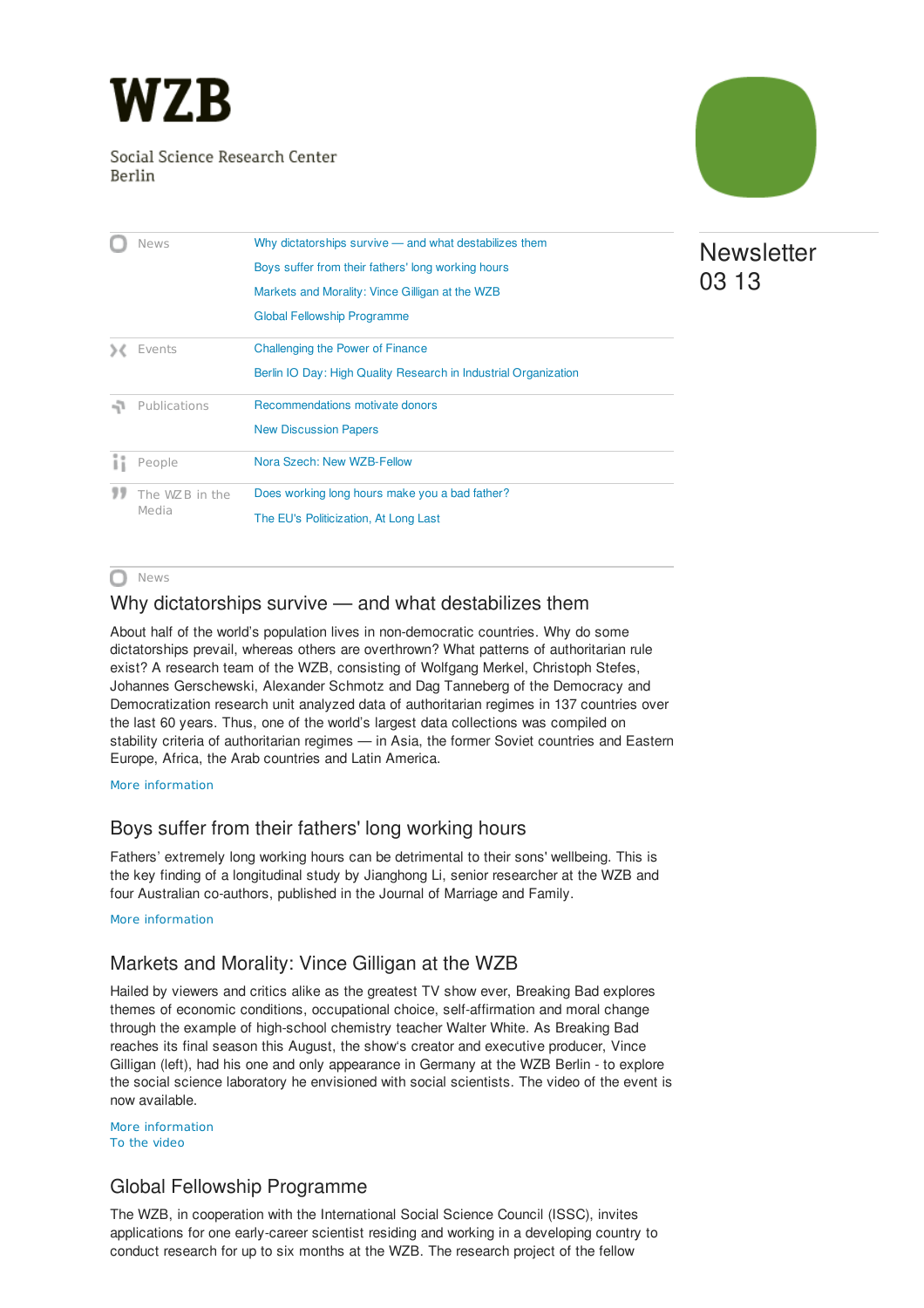should focus on global societal problems with particular relevance to developing country contexts. Through their Global Fellowship Programme, the WZB and the ISSC aim at contributing to building a new generation of outstanding social scientists in developing countries who are willing and able to contribute to solving current global problems

#### More [information](http://www.wzb.eu/en/jobs/wzb-issc-global-fellowship-programme)

**Top of [page](#page-0-4)** 

**X** Events

#### <span id="page-1-0"></span>September 13, 2013, 6.30 pm Challenging the Power of Finance

The recent meltdown of the financial markets and the lack of progress on announced financial reforms at the international level have stimulated debates about power in the field of finance. What role do financial institutions have in influencing the regulatory process? What has been achieved since the financial crisis? These questions will be addressed by experts from academia, NGOs, and think tanks in this roundtable discussion, organized by the WZB Project Group "Modes of Economic Governance" in cooperation with EU COST Action "World Financial Crisis".

More [information](http://www.wzb.eu/de/veranstaltungen/challenging-the-power-of-finance)

### <span id="page-1-1"></span>September 27, 2013 Berlin IO Day: High Quality Research in Industrial **Organization**

The Berlin IO Day is a new one-day workshop sponsored by Berlin's leading academic institutions, including DIW Berlin, ESMT, WZB, Humboldt University Berlin, and Technical University Berlin. Speakers will present their recent work on a variety of Industrial Organization topics. Venue: [ESMT](http://www.esmt.org/?) Berlin.

Further [information](http://www.wzb.eu/en/events/berlin-io-day-high-quality-research-in-industrial-organization)

**Top of [page](#page-0-4)** 

**Publications** 

#### <span id="page-1-2"></span>Recommendations motivate donors

Often charitable organizations suggest contributing a particular amount of money when soliciting donations for a project. What are the effects of these suggestions? Maja Adena, Steffen Huck and Imran Rasul from the "Economics of Change" department have looked into this question through a randomized field experiment based on a Bayerische Staatsoper call for donations.

The opera solicited support for a social project to win over children and young people from lower income groups to classical music. Letters were sent out with suggested donations of 100 and 200 euros, and letters with no suggestions. The result: A higher suggested amount leads to a higher average-donation from operagoers. However, as the response rate slightly decreased there was no significant effect on the total amount of donations.

The results of the study are published in the WZB Discussion Paper "Charitable Giving and Nonbinding. [Contribution-Level](http://bibliothek.wzb.eu/pdf/2013/ii13-304.pdf) Suggestions. Evidence from a Field Experiment" (PDF).

### <span id="page-1-3"></span>New Discussion Papers

A list of recent Discussion Papers can be found [here](http://www.wzb.eu/en/publications/discussion-papers).